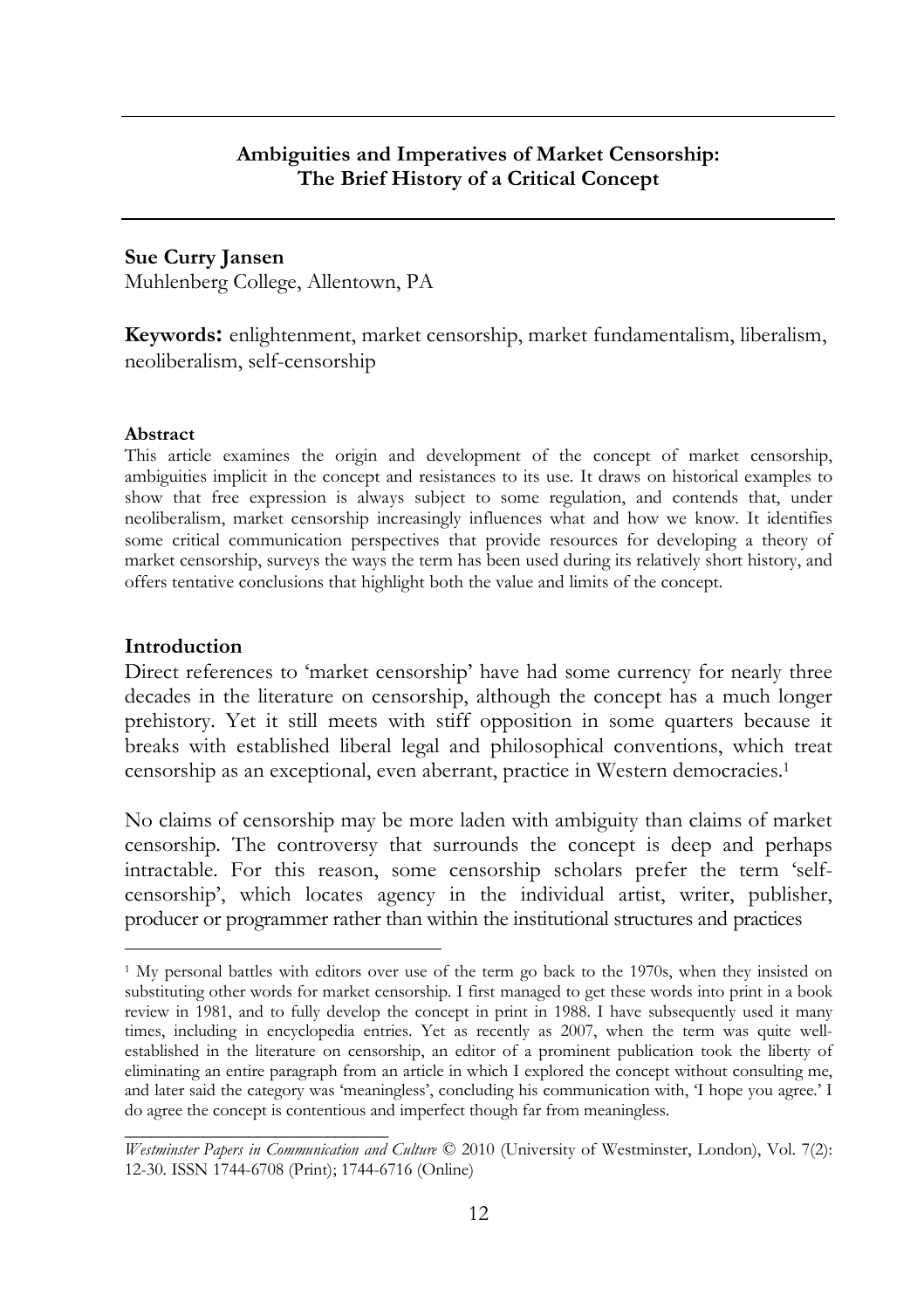## *Jansen, Ambiguities and Imperatives of Market Censorship…*

of systems of cultural production. Self-censorship implies rational choice within an open system free of external constraints: it preserves the liberal value of individualism as well as the democratic ideals of freedom of thought, expression and press.

Critics of censorship may agree that these values merit robust defence, whether on democratic, humanistic or artistic grounds. Viable defences of these ideals cannot be secured, however, by denying how markets for the production and distribution of cultural products actually work in the 21st century. Self-censorship may accurately describe some of the creative decisions individual cultural workers make: decisions in areas where they have the autonomy to make choices to include some things and exclude others, or to use one approach or genre rather than another. Such decisions may reflect the individual's personal moral, rational, aesthetic or emotional preferences; they sometimes even express individual courage or temerity.

Using the personal pronoun, 'self', to describe how systems of cultural production work is, however, misleading. It does violence to both language and logic when the 'self' doing the censoring is a multinational communication conglomerate. Extending the reach of the category of self-censorship to cover routine structural deviations from democratic ideals has the effect, whether by default or design, of blaming the victims of censorship rather than the institutional structures and practices that impose it. Once creators take their creations to market, they are subject to its disciplines. Only amateurs without aspirations retain forms of autonomy that binds them only to the virtues and demons of the 'self'. For all of these reasons, market censorship is a more accurate description of the forms of systemic censorship that play an increasingly prominent role in contemporary cultural production.

### **What is Market Censorship?**

Market censorship points to practices that routinely filter or restrict the production and distribution of selected ideas, perspectives, genres or cultural forms within mainstream media of communication based upon their anticipated profits and/or support for corporate values and consumerism. Such practices are reified, naturalized and integrated into the organizational structures and routine practices of media organizations and re-presented to the public as outcomes of consumer choices within a rational market system rather than as the result of calculated managerial responses to profit imperatives. Over time, these practices have become objectified, understood as 'just the way things are' or 'how things work', rather than as the historical outcomes of human decisions about how to organize the production and distribution of goods and services, and how to design, develop and deploy communication technologies. The veneer of inevitability that this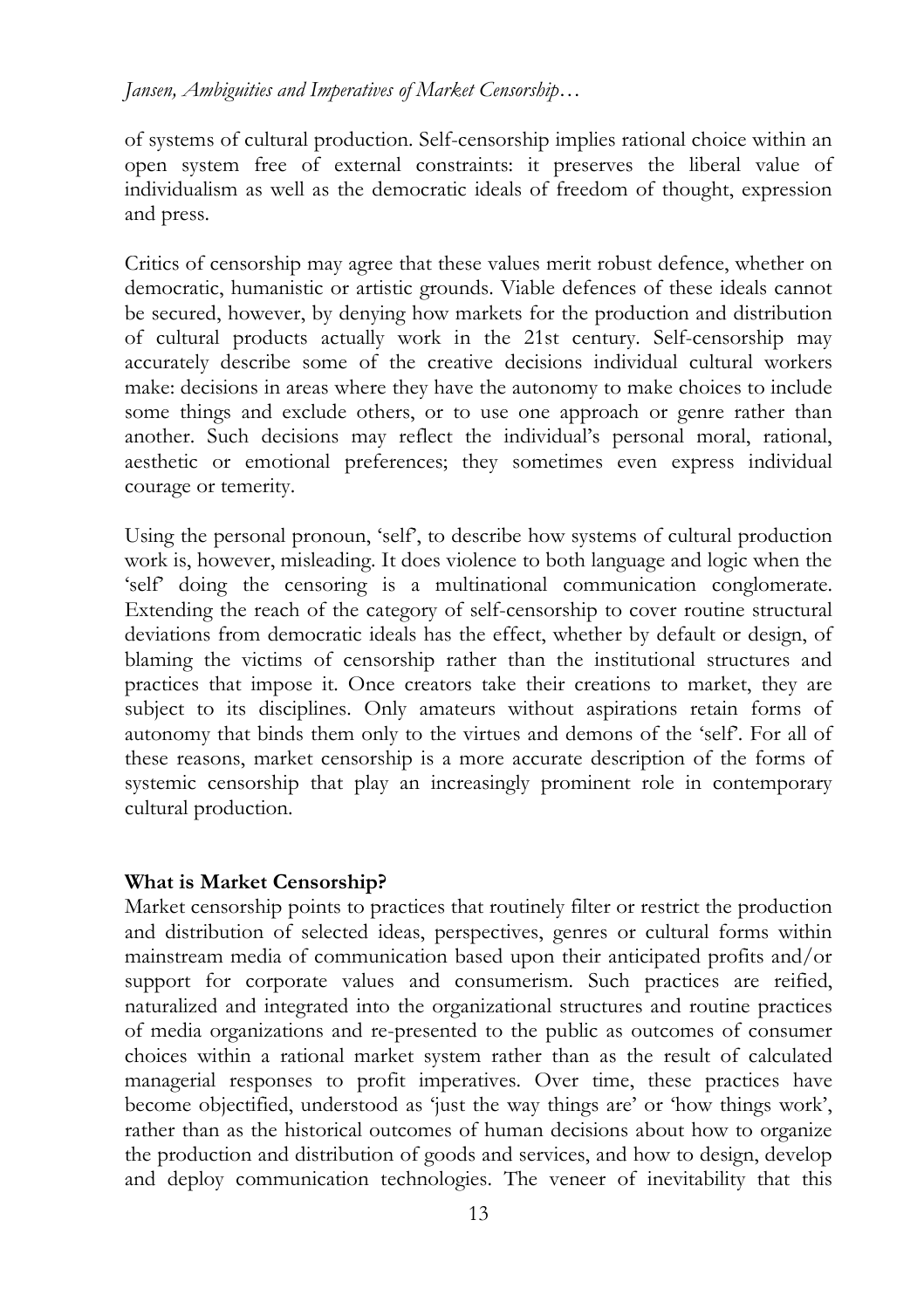phantom objectivity projects reinforces entrenched interests and makes the system highly resistant to change.

The concept of market censorship calls critical attention to systemic forms of restriction of freedom of expression which thrive under conditions of private control of cultural production, especially when that control is concentrated in the hands of a relatively small number of large corporate entities. Under these conditions, some ideas get extensive exposure in multiple media outlets, while others are marginalized, ignored or wither at conception because they are deemed too controversial, risky or commercially unviable. In short, market censorship refers to the conditions of production and consumption that produce cultural hegemony.

This article examines the origins, development and limits of the concept of market censorship. Primary emphasis is on US practices because market censorship is deeply embedded and pervasive in the US system of cultural production. Moreover, given the often noted cultural contradictions of American culture, the incongruous mix of secular democratic values, high levels of religious participation and unbridled materialism, the ambiguities attached to market censorship are particularly pronounced, difficult to excavate, and resistant to criticism.

### **Free Expression as a Contingent Value: Ideas and Markets**

Historically, liberal democracies emerged out of struggles against ecclesiastical and state censorship. Ideologically aligned against prior censorship and for freedom of expression, liberal democracies claimed, at least in theory, to have abolished censorship; and, in fact, most of them institutionalized protections for free expression as a cherished, even defining, characteristic of democratic covenants, with the First Amendment of the US Constitution representing the most radical and widely emulated of these measures.

Nations, institutions and constitutions achieve the stability and the resilience required to endure and meet new challenges by protecting the security of their constituent values. That is, their survival depends upon their ability to secure and defend the core beliefs that have won their allegiance and provide their legitimacy. The Gordian Knot that simultaneously holds liberal democracies together but also constantly threatens to tear them apart is the fact that freedom of expression is achieved through *intolerance of the intolerant.* Democratic access to free expression is only possible in liberal democracies if the freedom of church or state censors is abolished, or at least severely limited. That is, even freedom of expression requires regulation: consequently its franchises always contain qualifying clauses. It is a contingent value and a fragile one: the 'first casualty' of wars and other national emergencies (Knightley, 2004, vii).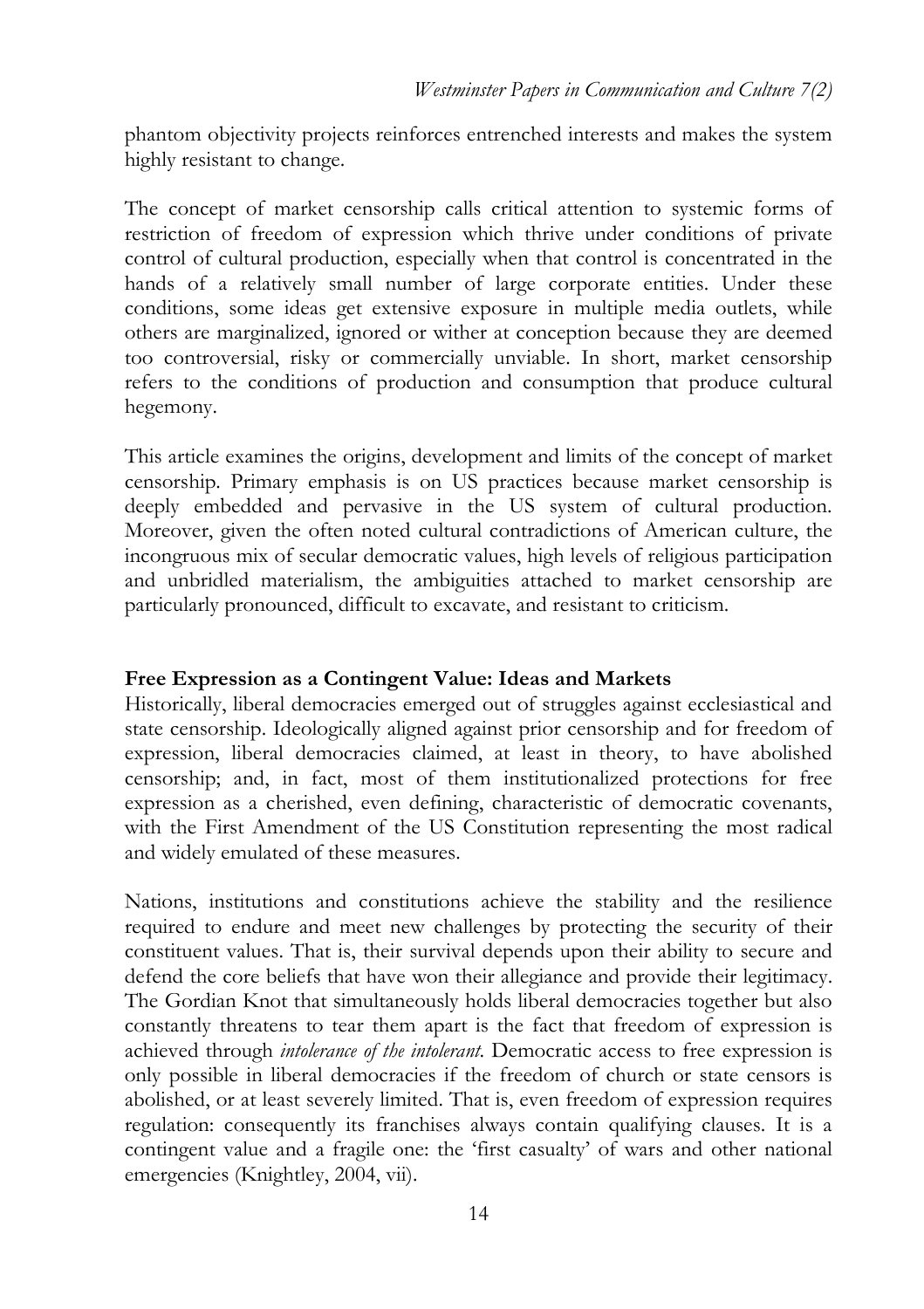Ambiguity is therefore built into political covenants that enfranchise freedom of expression. Even the great theorists of liberty, who crafted the philosophical grounds that weigh so heavily against ecclesiastical and state censorships and in favour of free expression, added qualifying clauses to their claims. Milton's eloquent but complex ode to liberty, *Areopagitica*, excluded Catholics from the golden circle of freedom: 'I mean not tolerated Popery …' (2008 [1644], 57). John Stuart Mill's *On Liberty* drew the line at direct challenges to private property and social order: 'Even opinions lose their immunity, when the circumstances in which they are expressed are such as to constitute a positive instigation to some mischievous act' (2004 [1859], 63). Although Mill was a staunch champion of intellectual dissent, his tolerance did not extend to words 'delivered orally to an excited mob assembled before the house of a corn dealer, or when handed among the same mob in the form of a placard' (2004 [1859], 63). For him, property rights appear to trump workers' rights to free expression and free assembly.

Despite the radical, even romanticized, claims of Thomas Jefferson and James Madison for freedoms of speech, press, religion, assembly and petition, the broad claims of the US First Amendment remained largely rhetorical until the 20th century because only federal law protected these rights: '*Congress* shall make no law …' States and even municipalities remained free to impose their own restraints upon free expression until 1925. But even after the extension of the free speech clause of the First Amendment to the states, free expression still remained a limited franchise. War, invocations of national security and fear ('threats' of anarchy, communism, civil disorder, drugs, terrorism and so on) continued to provide rationales for constraints upon the liberties guaranteed by the First Amendment, with the 2001 US Patriot Act offering the most compelling recent case in point. Government also retained the right to regulate certain categories of expression such as obscenity, pornography, false or misleading commercial speech, libel, and speech that, in the famous words of US Supreme Court Justice Oliver Wendell Holmes (1919b), provides a 'clear and present danger', such as falsely yelling fire in a crowed theatre'. Moreover, most people are still only free to exercise these constitutionally guaranteed freedoms during their leisure time. When wage earners enter the factory gate or office suite, they effectively surrender their right to free speech and free assembly. Indeed, from a legal perspective, with the exception of employees and former employees of intelligence agencies, people who work for the US government actually have more freedom of expression than employees of tightly controlled private corporations (Ewing, 1977).

Madison's concept of deliberative democracy provided the historical rationale for the First Amendment. He maintained that a functional democracy required wellinformed citizens, which in turn required a free and diverse press. He saw the 'advancement and diffusion of knowledge' as 'the only guardian of true liberty' and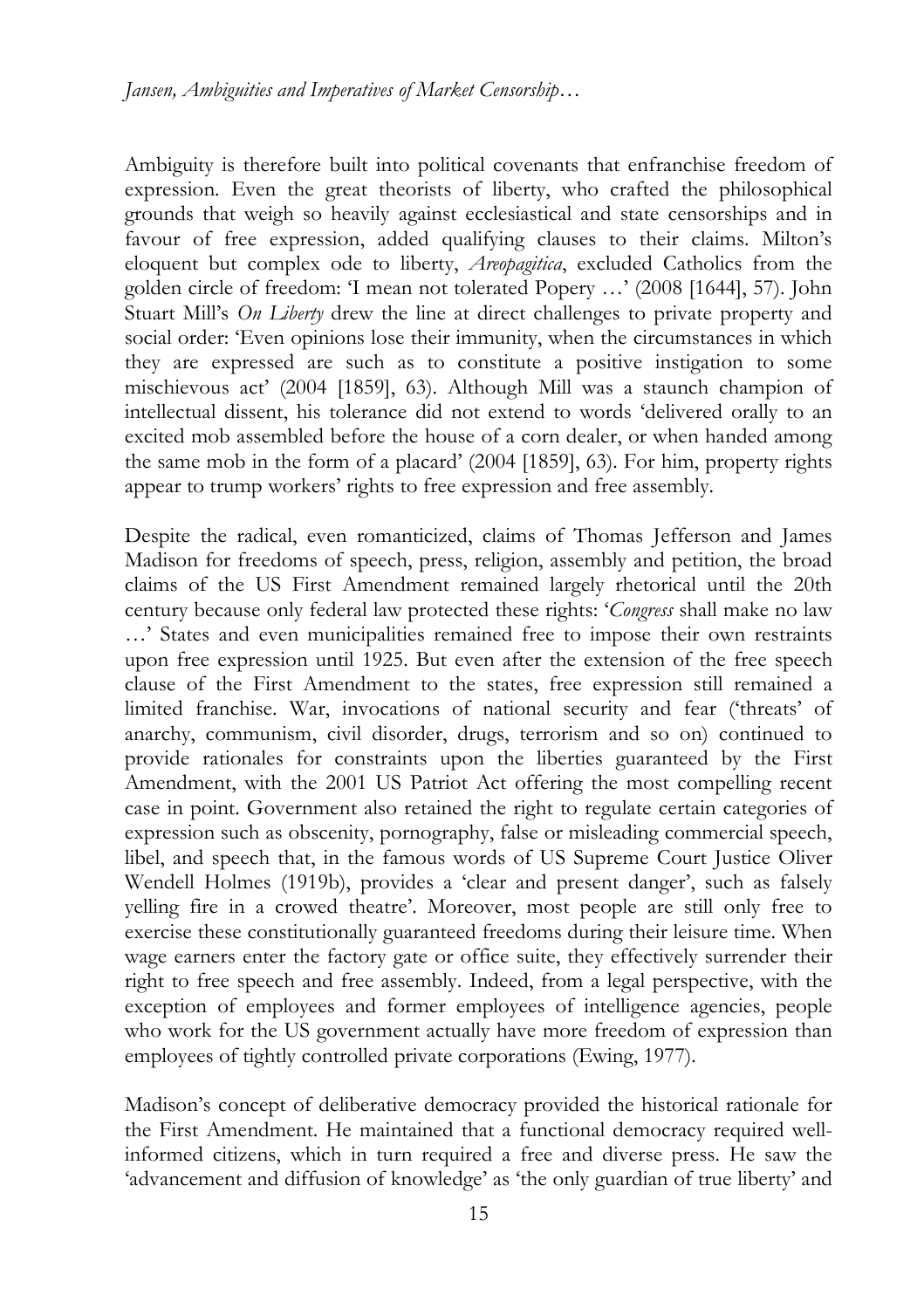famously warned, 'A popular government without popular information or the means to acquire it, is a prologue to a farce, or a tragedy, or perhaps both' (Madison, 1822).

In the 20th century, however, the marketplace metaphor, based upon consumer sovereignty rather than political deliberation, gained broad currency in American discourses on freedom of expression. Again Justice Holmes rendered the salient opinion – in this case (*Abrams* v. *U.S.*; Holmes, 1919a) a dissenting opinion. Acknowledging that 'time has upset many fighting faiths', he maintained that men:

may come to believe even more than they believe the very foundations of their own conduct that the ultimate good desired is better reached by free trade in ideas – that the best test of truth is the power of the thought to get itself accepted in the competition of the market, and that truth is the only ground upon which their wishes safely can be carried out. (Holmes, 1919a)

Holmes' decision had the intended effect of loosening the US government's formal role in the regulation of speech, but it also had the unintended effect of preparing the legal and ideological grounds for those who would later be committed to 'reregulating' the 'trade in ideas' to the advantage of commercial interests (Hills, 1986). In "The Marketplace of Ideas": A History of the Concept' (2004), John Durham Peters points out that the marketplace metaphor did not gain significant currency in American legal and mass media discourses until several decades after Holmes coined the phrase; and that latter-day users contributed to reifying the metaphor by retroactively putting the phrase 'marketplace of ideas' into the mouths of such venerable figures as Milton, Adam Smith, Mill and Holmes, who apparently never uttered it (Peters, 2004). Late 20th-century users also ignored the reservations these thinkers expressed about market fundamentalism. According to Peters: 'The main sin of attributing the notion to Milton, Smith, Mill or Holmes is missing their warnings about the kind of people and society we would become if marketplace values of getting and spending alone prevailed' (2004, 80).

None of the great theorists of liberty professed the conviction that markets could be depended upon to function as reliable arbiters of truth (Peters, 2004; Sen, 2009). Even Holmes, true to his philosophical roots in pragmatism, regarded the theory he put forth in the Abrams' dissent as 'an experiment'. Confidence in radical empiricism, not faith in the efficacy of markets, drove his opinion: the pragmatic hypothesis that experience – trial and error – would produce viable solutions to life's challenges and consensus-based resolutions to intellectual controversies. For Holmes, as for his fellow pragmatists, William James and Charles Sanders Peirce, truth was a tentative state, at best a journey toward a distant and often elusive destination. Holmes rejected philosophical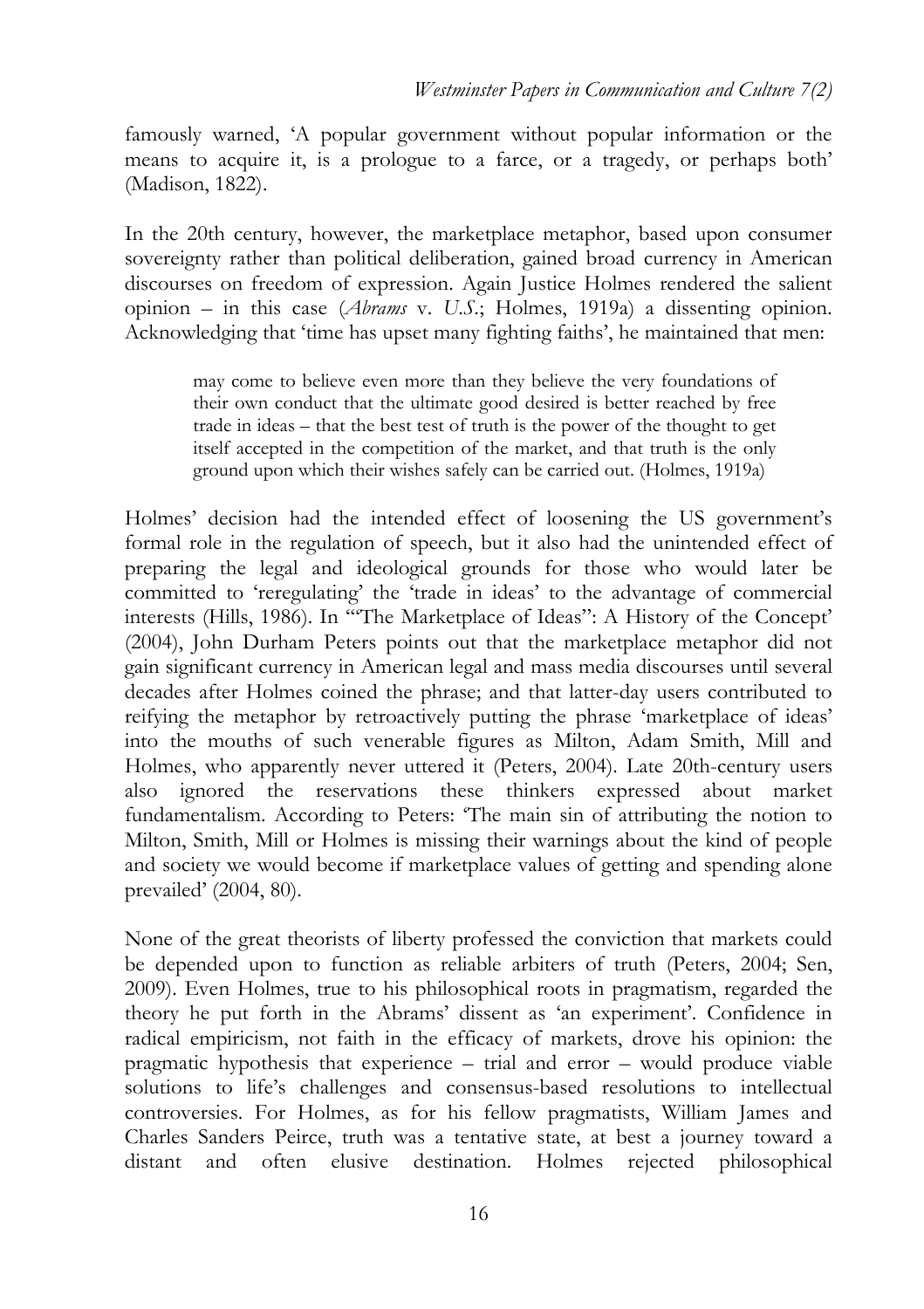fundamentalism and would also have vigorously rejected use of his argument as an anchor for market fundamentalism.

# **Marketplace of Ideas and the Cold War**

Using the digital database of the *New York Times,* Peters demonstrates that the phrase, 'marketplace of ideas', actually seems to be the progeny of the Cold War, gaining some traction only in the 1950s and apparently reaching peak usage in the 1980s.<sup>2</sup> As an ideological weapon, the concept served civil libertarians domestically as a defence against the repressions of the McCarthy era; and, internationally, it provided Cold War liberals with fodder for attacks on Soviet censorship and control of the press. Peters maintains that the uneasy alliance between these civil libertarians and liberals began to split in response to the Thatcher–Reagan neoliberal revolutions, which did indeed commit the 'main sin' of trying to construct a world order in which marketplace values alone prevailed.

The concept of 'market censorship' may also trace some roots to the Cold War. To an extent, it may have been a critical response to the ideological excesses of US Cold War propagandists, who claimed far more for a democratic 'marketplace of ideas' than empirical evidence could support; however, the term did not achieve significant resonance in censorship scholarship until after the Cold War.

Like its dialectical counterpart, the marketplace of ideas, market censorship is a generative concept that is fraught with complexity. It carries some, although not all, of the 'hefty semantic freight' that Peters attributes to the concept of the marketplace of ideas, including the suggestions that communication and economics are analogous and that the exchange occurs in a 'place' (Peters, 2004, 66). In the case of market censorship, that imagined space is the highly restricted quarters of censors rather than the agora of the marketplace where, in theory, people can come and go as they please. In both cases, concrete images stand for what are actually abstract processes usually involving many geographically dispersed exchanges, policies, data, decisions, practices, and networks of communication operating both formally and informally over extended periods of time. Peters imputes a halo of 'libertarian theodicy – the faith in ideas', even something approaching the power and resonance of Platonic ideas', to the semantic freight of the marketplace of ideas metaphor (2004, 66). In contrast, its evil twin evokes critical images of the dark forces of pre- and anti-Enlightenment repression and persecution and links them to 'the main sin' of neoliberalism or

 $\overline{a}$ 2 My own quick search of 'marketplace of ideas' in the *New York Times* archive yielded 91 hits from January 2000 to January 2010, an increase over the decline to 81 that Peters observed in the decade of the 1990s. However, I also discovered a number of phrasings which seemed to assume familiarity with the Holmesian concept such as 'market for political ideas' and references as the market as determining the viability of viewpoints.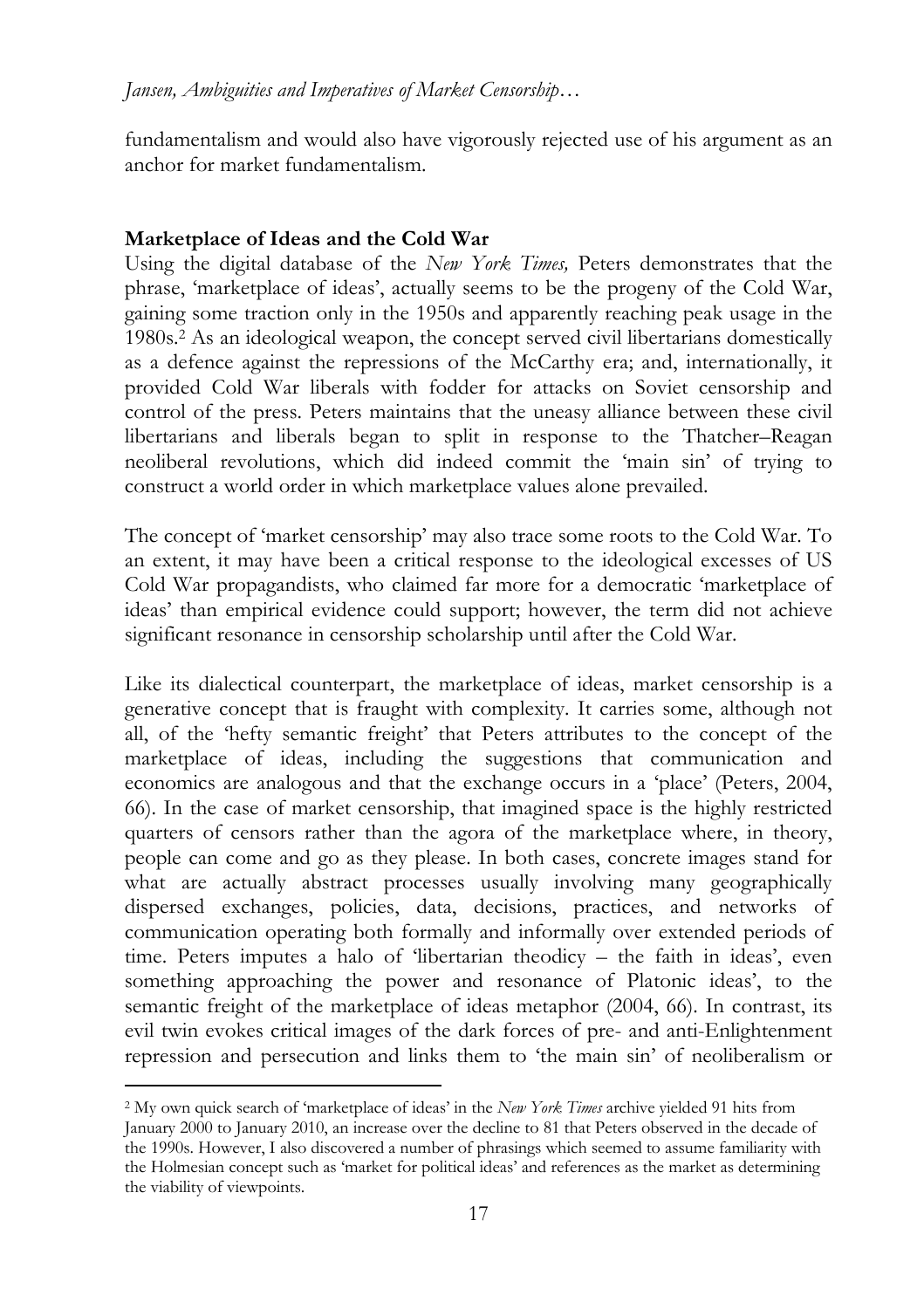market fundamentalism. Within the theocracy of market fundamentalism, faith in the market reigns supreme, and ideas, like other commodities, accrue value only if they sell.

Yet market censorship is frequently free of easily traceable human fingerprints. No inquisitors or commissars apply stamps or issue edicts. To be sure, there are cases where market censorship is overt and censors can be identified, for example when broadcast corporations refuse to run advocacy commercials that are not consistent with their business interests or local newspapers publishers decide not to cover scandals involving their major advertisers. When market censorship is operating most effectively, however, it is all but invisible to the untrained eye. Its operations resemble 'an authorless theatre' (Althusser quoted by Resch, 1992, 21). Moreover the 'theatre' of consumer capitalism is a remarkably resilient system capable of absorbing, domesticating and even sometimes profiting from critical challenges so that, for example, the advertising and branding industries have demonstrated that they are able to absorb and even apply ideas borrowed from Marx, Barthes, Foucault and other critical social theorists.

## **Prehistory of the Concept Market Censorship**

Milton's 1664 classic, *Areopagitica*, not only played a crucial role in the development of liberalism's argument for freedom of expression; it also contributes to the genealogy of the concept of market censorship, once again *après le mot*. Milton may have been the earliest critic of the commoditization of knowledge. To be sure, this aspect of his critique of censorship is secondary to his protest against state interference; and it is more implicit than explicit, but it is nonetheless present.

Truth and understanding are not such wares as to be monopolized and traded by tickets and statutes and standards. We must not think to make a staple commodity of all knowledge in the land, to mark and license it like our broadcloth and our woolpacks. (Milton, 20081[644], unpaginated).

It would be another two centuries, however, before Karl Marx developed his theory of capital, with its scathing critique of the censorship of 'the high security deposit', which, he claimed, is routinely imposed upon knowledge in liberal democracies (Marx, 1974 [1841], 33).

Those who live by the pen, like Milton and Marx, have vested interests in opposing the silences imposed by market imperatives; and they have been the most vocal critics of market censorship. To cite a few examples, novelist Herman Melville complained, 'Dollars damn me … What I feel most moved to write, that is banned, it will not pay' (Melville, 1993 [1851], xvi). In a similar vein, Virginia Woolf condemned 'adultery of the brain … writing what I do not want to write for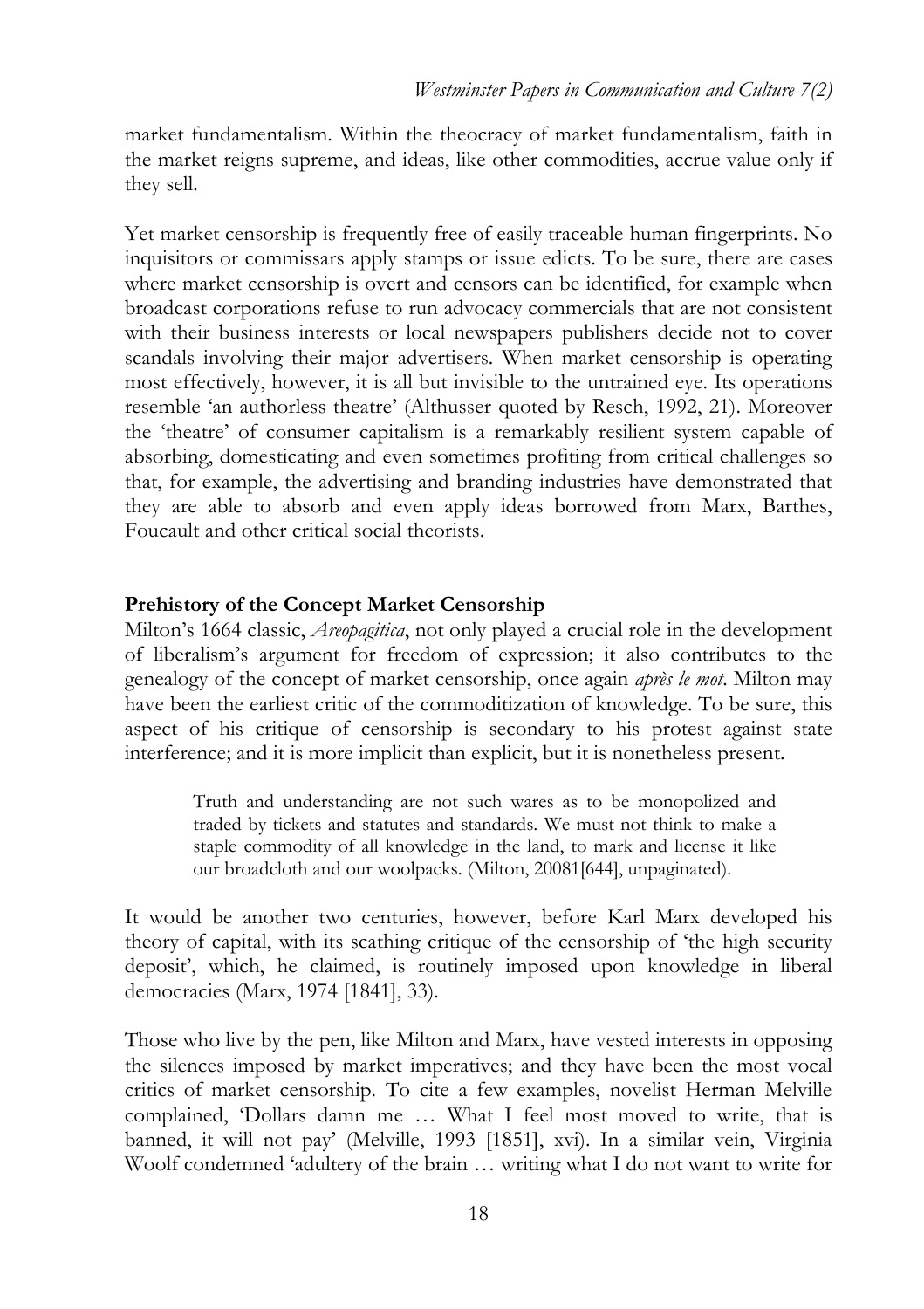*Jansen, Ambiguities and Imperatives of Market Censorship…* 

the sake of money' in *Three Guineas* (Woolf, 2006 [1938], 112). American journalist Walter Lippmann (1913) saw the 'morganization' of culture – referring to Wall Street financier J.P. Morgan – as a very real constituent of the literary life in early 20th-century America, but he also contended that fear of readers (customers and interest groups that represented them) exercised even more pervasive and invidious forms of editorial censorship.

Some of the most dramatic testaments against market censorship have paradoxically come from writers seeking refuge in the West from oppressive censorship regimes. The great 19th-century humanist Aleksandr Herzen abandoned his homeland in protest against Czarist censorship only to experience profound disillusionment later as he discovered the extremely narrow limits imposed on freedom of expression by market constraints in the West. More recently, his countryman, Aleksandr Solzhenitsyn (1978, 1980), repeated the cycle, escaping Soviet censorship only to be demoralized by what he condemned as the commercialism, sensationalism and moral bankruptcy of Western materialism.

These examples encapsulate the multiple and often overlapping concerns of contemporary critics of market censorship who variously charge that: (l) aesthetic or spiritual values are being subordinated to commercial values; (2) quality work is not being produced, published, and/or distributed because it is not profitable enough, thereby diminishing or 'dumbing down' public discourse; (3) the promises of the classic theories of free expression have been betrayed; Madison's prologue is our reality, both farce and tragedy; (4) the good, the true, and the beautiful are casualties of the farce; (5) grave injustice has been done to creative workers, depriving them of audiences and a fair return on their efforts; (6) market gatekeepers systematically bar access to or marginalize the voices of minorities and thereby contribute to and amplify social injustice; (7) commercial pressures produce exploitive forms of sensationalism, which may in turn, contribute to (a) skewing public priorities, (b) cultivating values that can be physically or psychologically harmful, especially to the developing minds of children, or (c) produce backlash from religious groups, parents, educators and opportunistic politicians, including demands for direct censorship in response to the perceived moral depravity (sinfulness) of unrestrained materialism – a response that echoes some of the concerns of Milton and Solzhenitsyn.

In essence, then, the basic argument of those who claim that market censorship has become a significant force in contemporary cultures is that, with the emergence of modem corporate capitalism in the late 19th and early 20th century, control over the production and distribution of ideas and cultural artefacts was industrialized, and commodified and concentrated within private hands. As a result, freedom of expression, always a contingent value, is now largely contingent on decisions made by private producers: the huge communication and technology conglomerates that comprise the modem consciousness industry. These private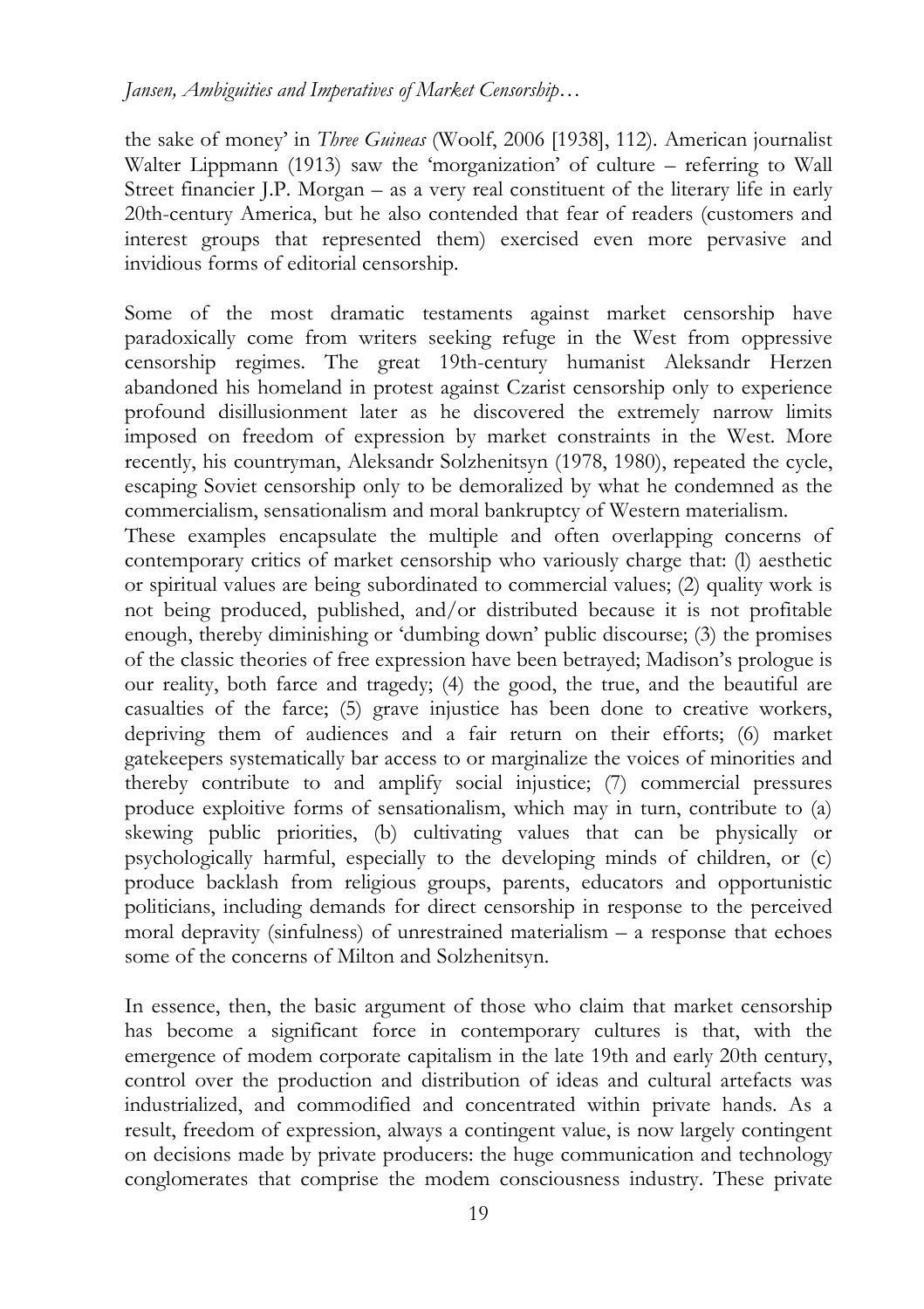interests now possess the kind of power over 'what we know' and 'how we know it' that was once the exclusive purview of popes, kings, commissars and inquisitors. That power includes the ability to wield considerable influence in domestic and international politics, including the ability to shape legislative and policy processes to serve their interests.

That power has not, of course, gone unchallenged. Protest against what American philosopher William James referred to as 'our national disease': 'the squalid cash interpretation of success' in the arts and culture has been a defining characteristic of artistic integrity and resistance and a staple of 'bohemian' subcultures since the Romantic period (James, 1920, 23). So much so that within communities of artists, success in capitalist art markets is frequently equated with 'selling out', 'prostituting' one's talents. This ethos has also been a constituent of the popular arts and media, where, paradoxically, it has often proven to be a highly marketable commodity. Indeed, the lone hero crusading against the system has become one of the most popular formulaic archetypes of popular novels, film and television.

Throughout most of the 20th century, criticism of excessive materialism and commercialism was a fixture in American culture, supported by opinion leaders in education, religion, government and even many mainstream media pundits. In exchange for the privilege of access to people's homes, American broadcasters were required by law to serve 'the public interest'. Yet, as early as 1961, Newton Minow, the Chairman of the US Federal Communication Commission, famously described American television as 'a vast wasteland' with its 'blood, thunder, mayhem, violence, sadism, murder, western bad men, western good men, private eyes, gangsters, more violence, and cartoons. And endless commercials – many screaming, cajoling, and offending' (Minow, 1991, 24).

A strong vein of critical scholarship in sociology and media studies developed after the Second World War that demonstrated that the increasing commercialization of American culture was warping the broader social fabric. Many scholars made substantial contributions to this tradition. I will limit myself to two very brief samples, however, drawn from work of two researchers, Herbert Schiller and Dallas Smythe, whose contributions not only tap deeply into this critical vein, but also provide conceptual resources for developing a theory of market censorship.

Surveying the wreckage of Madisonian 'Tragedy' and 'Farce' in his book *Culture, Inc.*, Schiller contends that turning 'information into a saleable good, available only to those with the ability to pay for it, changes the goal of information access from an egalitarian to a privileged condition' (1989, 75). He maintains that after the Second World War, corporations sought to consolidate the power and profit margins they had enjoyed domestically under a war economy; and, with the support of US government policies, they also sought to develop new markets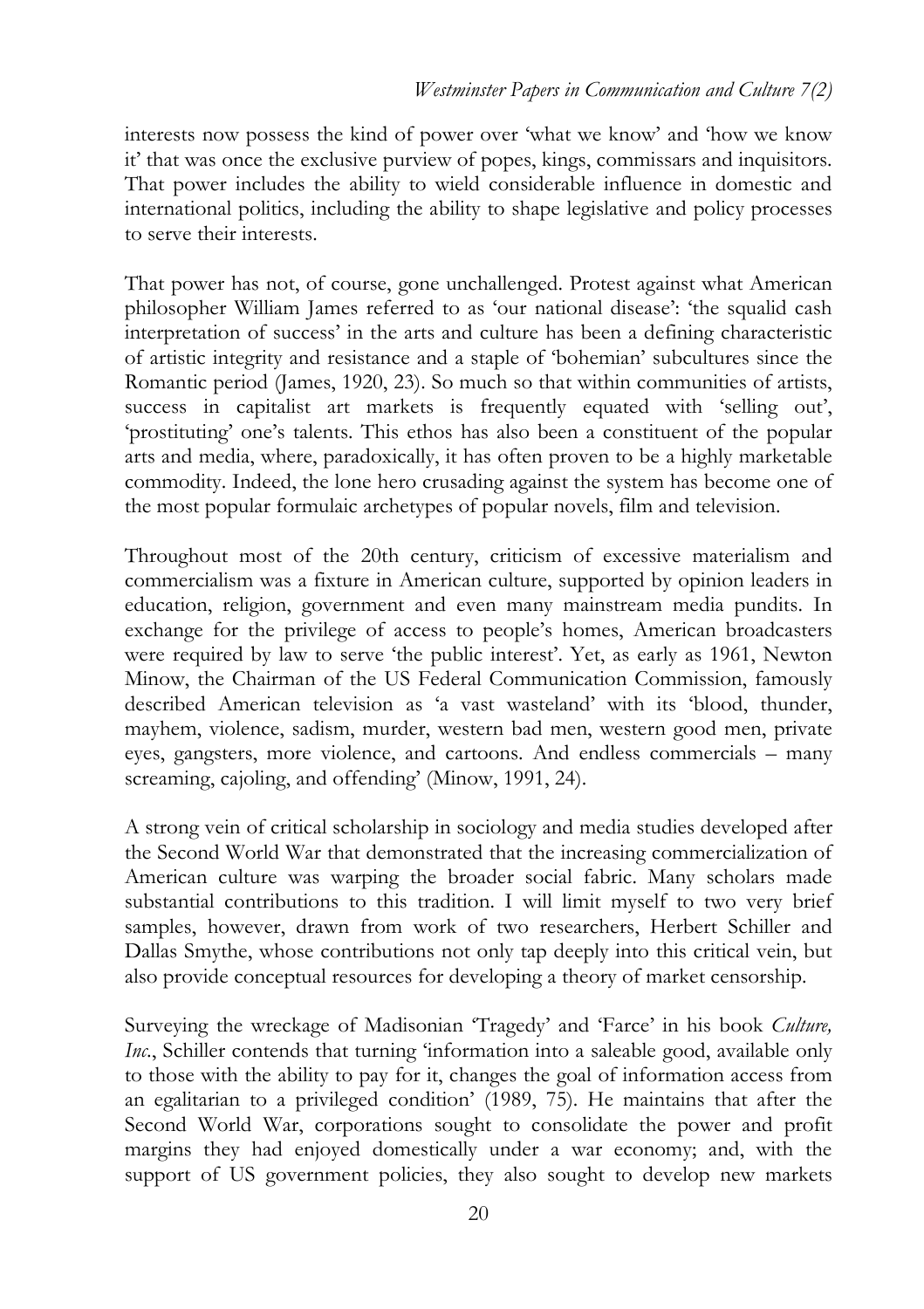*Jansen, Ambiguities and Imperatives of Market Censorship…* 

abroad, including markets for cultural products. These corporations not only sold symbolic goods, they also sold consumerism as a way of life. The long-term effect led to privatization of control of telecommunication, media and cultural institutions, and with it a narrowing of the ideological range of the political messages that the culture industries transmitted. Schiller referred to this as a new 'enclosure' movement; and he maintained, 'the essential underpinning of a democratic order is seriously, if not fatally, damaged' as a result of the privatizations of public culture' (1989, 75).

In a *Dependency Road* (1981), a book Dallas Smythe published relatively late in life, he argues that the consciousness industry, in all its various manifestations, has achieved the power to set the agenda in consumer societies. Smythe is not referring to agenda-setting in the narrow sense well documented by news research. Rather he uses the term in the much more comprehensive existential sense implied by Ortega Y. Gasset's observation that: 'Living is nothing more or less than doing one thing instead of the other.' Smythe examines the ways the consciousness industry implicitly or explicitly coaxes or cajoles consumers into doing one thing instead of another. He considers this expansive form of agenda setting as the driving principle of contemporary power knowledge. In a fundamental sense, he contends, what is omitted from the agenda set each day by the consciousness industry is *censored* from public consciousness:

The act of modern censorship is essentially a decision as to what is to be mass-produced in the cultural area. So long as current cultural production is in the hands of privately owned giant corporations, *they* must also make the decisions as to what is to be mass produced in the cultural area and what will not be produced. Because in monopoly capitalism, privately owned giant corporations are regarded as legal persons, we are accustomed to yield them the same privileges to which natural persons are entitled. *It is as accurate therefore to refer to corporation decision making in the cultural area as being censorship as it is to refer to government decision making by that pejorative term* (Smythe, 1981, 235).

The concept of market censorship is fully developed here. Many censorship scholars would probably see it as too fully developed, over-determined, because Smythe sees material censorship as a fundamental constituent, a driving force, of contemporary culture. Some researchers prefer to invoke the concept in more limited ways, to analyse how specific ownership patterns and/or demands for high profit margins in particular media sectors influence what is produced and what is not: celebrity scandals instead of investigative journalism, reality TV instead of drama, ghost-written autobiographies of famous public figures instead of books by talented but unknown writers.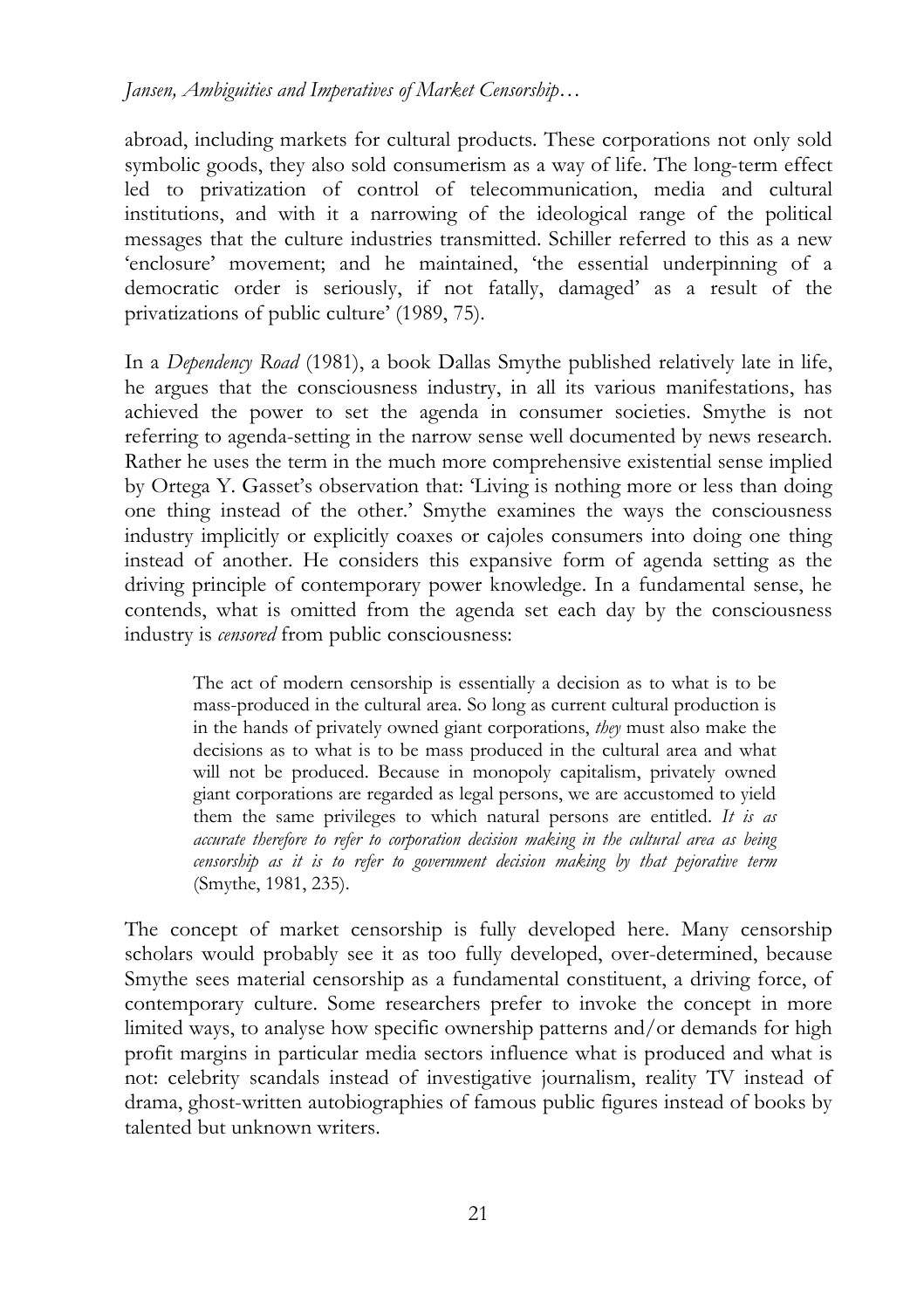# **The Short Career of the Concept of Market Censorship**

Direct references to market censorship within the literature on censorship began in the 1980s, and gained significant momentum in censorship scholarship in the following decades; the term has even made some small inroads into popular discourse. Digital databases and search engines provide unprecedented tools for tracking the diffusion of terms and concepts. Google Books and Google Scholar 'exact word searches' currently provide the most comprehensive resources for tracking academic discourse. Google Scholar yielded 170 direct references to 'market censorship', with the earliest appearing in 1981, but the term did not reappear again until 1988. Google Books yielded 412 hits, with two related references appearing as early as 1949.<sup>3</sup>

The 1949 sources refer to a book publisher's provocative claim that 'his censorship is the market's censorship – that he is an agent of the market', a claim that is met with scepticism by the lead researcher in an inquiry into the American book industry (Miller, 1949, 64). The words would not appear again for more than 30 years, and not with any frequency until the end of the Cold War, when market censorship would resurface as a critical concept for analysing the dynamics of cultural production. Yet the early source, the publisher's claim to be the market's censor, contains the kernel of the idea. A review of the first 240 exact matches in Google Books, the larger database, revealed the following frequencies of exact matches for market censorship: 5 in the 1980s, 93 in the 1990s, and 105 between 2000 and 2010. Early usages were in critical media studies, with the concept gaining interdisciplinary traction in the 1990s, especially in library studies, political science, history, literature, music and art, with some scholars applying the concept retroactively to historical studies of literature. In most cases, however, the focus is on contemporary 'free market' constraints on cultural production.

Critical media scholars, contributing to discourse on market censorship, have tended to focus broadly on the relationship of media and democracy, drawing directly or indirectly upon studies in political economy in the tradition of Smythe, Schiller and others. While historically this scholarly approach has generally placed primary emphasis on the economic aspects of political economy, scholars applying it to studies of censorship have placed more weight on its political and cultural implications (Calabrese, 2000; Curran 2004; Jansen, 1988, 1994; Keane, 1991). This

 $\overline{a}$ 

<sup>&</sup>lt;sup>3</sup> While digital searches have created unprecedented opportunities to track word usages, the diffusion of concepts and patterns of author influence, they are, of course, incomplete, with a bias toward the new. They are constantly changing as new sources are added, and increasingly subject to restrictions due to litigation. Exact word searches allow for good levels of filtering for relevance, but punctuation can create misleading adjacencies, for example in my searches, sentences that end in 'market' which are adjacent to sentences that begin with 'Censorship': 'market. Censorship'. One could perhaps argue that the adjacencies may themselves reveal some affinities, but there is no need to invoke weak claims. The evidence is substantial and unambiguous.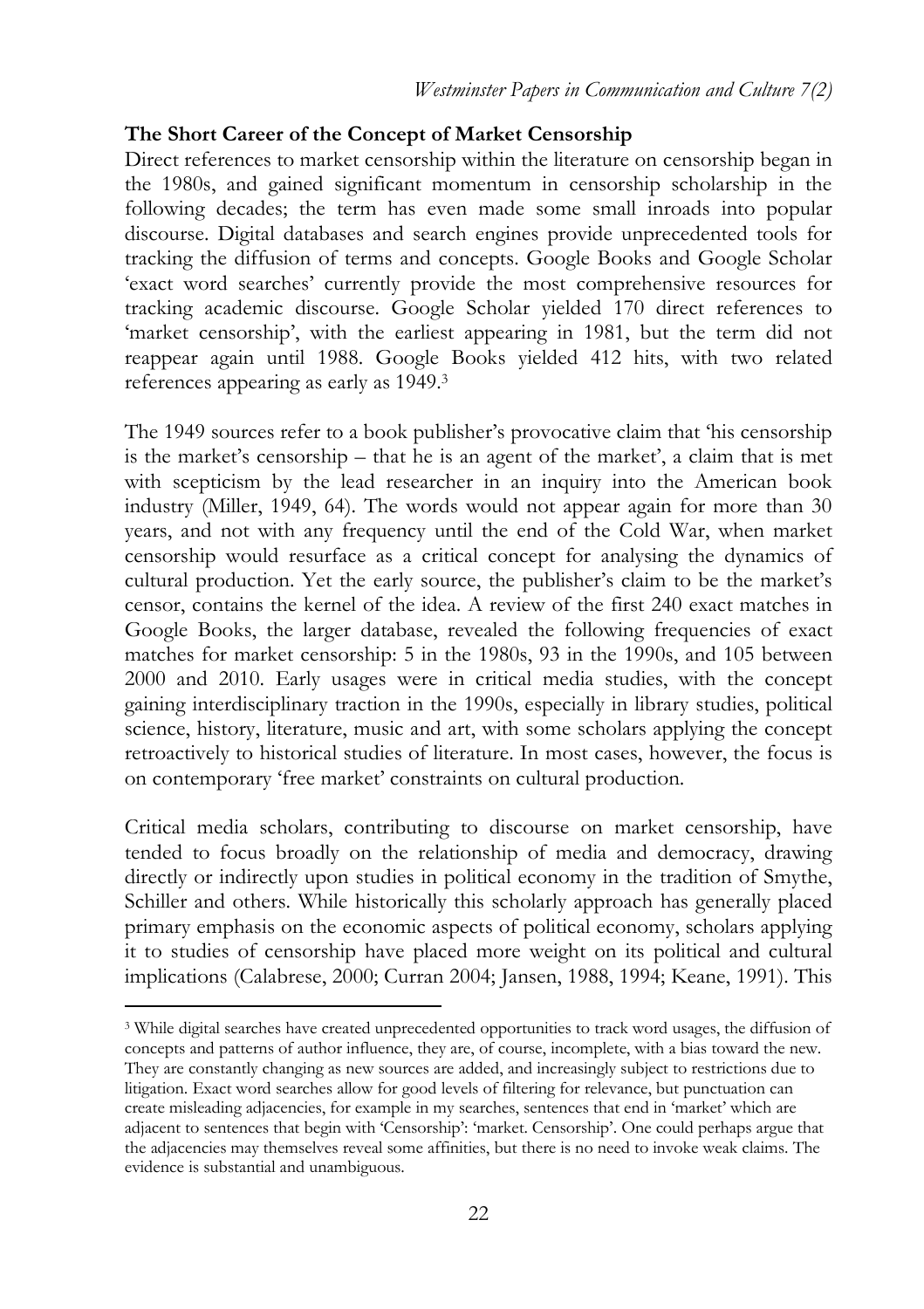work has tended to rely on case studies of contemporary cultural production organizations and industries. Social scientists have also invoked the term in studies of cultural homogenization, communication poverty, journalism, media activism and film (Barber, 1998; Louw, 2001; Meikle, 2002; Overholser and Jamieson, 2005). Work in the humanities incorporating the concept has been more eclectic, including, for example, retroactive studies of the impact of market constraints on specific authors, history of the book, property rights of aboriginal people, language, cultural studies and film (Burt, 1993; Eliot and Rose, 2009; Marcus, 1998). What I am arbitrarily labelling 'practitioner studies' constitutes a third category of work in this area; this category includes both academic and nonacademic research. See, for example, Buschman (1993), who analyses market censorship and librarianship, including technologies, acquisitions, fees, and disparities between information needs and information markets, Altbach (1991), who reviews the effects of market censorship on textbook production, and Schiffrin (2000), who provides a well-documented insider's account of the effects of market censorship on the book business.

Dissemination of the concept into broader public discourse has been much slower. A *New York Times* database search yielded only three hits: two in the 1990s and one in 2000. An entry for 18 November 1990, however, is particularly interesting; entitled 'Worlds Apart', it reports on a conference in Moscow on 'The Moral Effects of Social Change' attended by an entourage of prominent American writers, intellectuals and journalists. The relevant exchange addresses Gorbachev's goal of a free-market economy. Soviet publisher, Georgi Andzhaparidze, announces bleakly that: 'The Soviet Union is on the threshold of a new kind of censorship – economic rather than political.' He worries that if the 'dictates of the market' are applied to the book industry, 'only 1000 out of 10,000 [writers] union members will be able to live on [their] earnings'. Noting that Soviet literature largely prepared the way for *perestroika*, especially the work of Solzhenitsyn and Joseph Brodsky, he ponders the silences that may follow. Pointing out that even major American book publishers only advertise and promote a few of their books, Andzhaparidze not only worries about what will happen to Soviet writers, but also to Russia's famous 'book hunger'. Another Russian, Aleksandr Borschchagovsky takes issue with this view, however, contending: 'Political censorship leads to distortion of experience. Market censorship will lead to integrity.' Andzhaparidze remains unconvinced (Johnson, 1990, 54). All the evidence may not yet be in, but the verdict of history to date affirms Andzhaparidze's prescience.

Limited exact word searches of two British newspapers, *The Times* (London) and *The Guardian* yielded only one direct hit (*Times Literary Supplement*, 1 December 2000), but numerous entries for 'self-censorship'. A significant number of these references related directly to the constraints imposed by market forces. Discussions of censorship are far more frequent in the British press than in the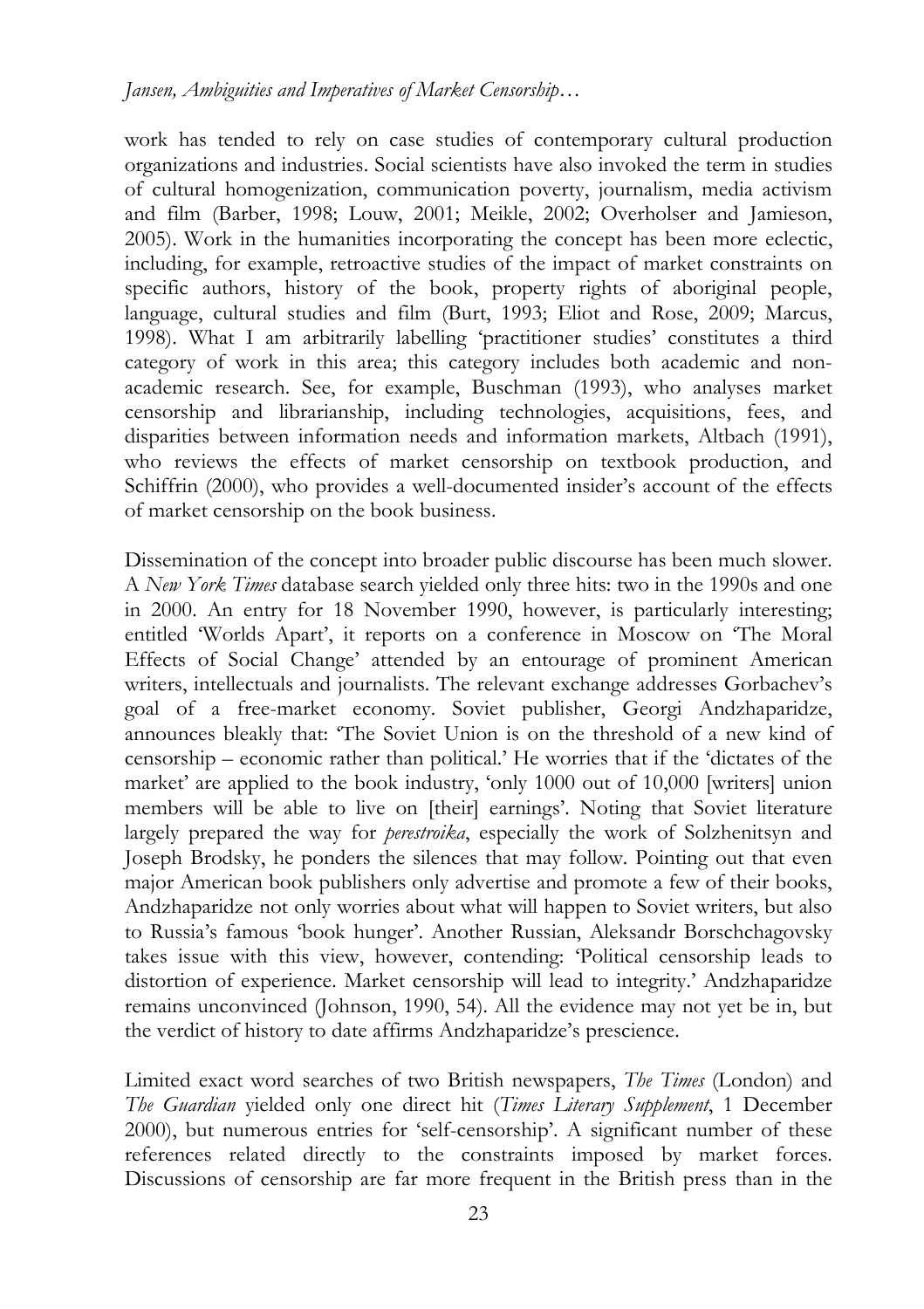American press, and, in my judgement, more frank and realistic in recognizing both the limitations of markets as arbiters of truth and the inevitability of some social constraints on knowledge and information, whether it is produced in democratic or authoritarian states.

## **Conclusions**

Several tentative conclusions can be drawn. First, while the results of the database searches suggest that 'market censorship' has gained considerable resonance over the past three decades, related terms that designate the same phenomena, including 'self-censorship', 'economic censorship' and even 'neoliberal censorship' also have considerable currency and remain the preferred usages in some quarters.

Second, increased frequency of use of the term 'market censorship' and its synonyms is correlated with the end of the Cold War and the rise of neoliberalism. Since most of these uses are direct critical responses to the subordination of other cultural values to market values and practices, I think it is reasonable to assume that this is not a spurious correlation. Rather it is, at least to a considerable degree, a critical response to changing historical conditions. Neoliberalism, as I use the term here, refers to the approach initially set in motion by the Thatcher–Reagan revolution and augmented after the collapse of the Soviet Union by the 'Washington consensus', which globalized free market ideologies and practices. I prefer the term 'market fundamentalism', coined by George Soros, which not only more accurately denotes the ideology (or 'theocracy') and structural forces driving market censorship, but also provides semantic parsimony and clarity between the parallel terms, market fundamentalism and market censorship (Soros, 1998). The term 'neoliberalism' has, however, achieved discursive dominance.

Third, under neoliberalism, politics is subordinated to economics: the state is expected to serve corporate interests. Market censorship, as the term is used in this context, takes this into account: in most cases, market censors and political authorities work in consonance with each other. Their efforts are mutually reinforcing. To be sure, closure is not complete under market fundamentalism: there are instances where market and state priorities still conflict and where cultural producers successfully resist the conflation of politics and economics. No form of censorship is ever fully effective: even under stringent forms of ecclesiastical or state censorship; some producers find ways around the system, whether by creative ingenuity (use of irony, esoteric language or forms, etc.), or by such means as exploiting loopholes in the rules, bribery, favouritism deriving from personal or political networks, and so on. Most forms of market censorship are more elastic, but also more resilient, than religious or political censorship: that is, market censorship is a leaky system, but one that is easily repaired.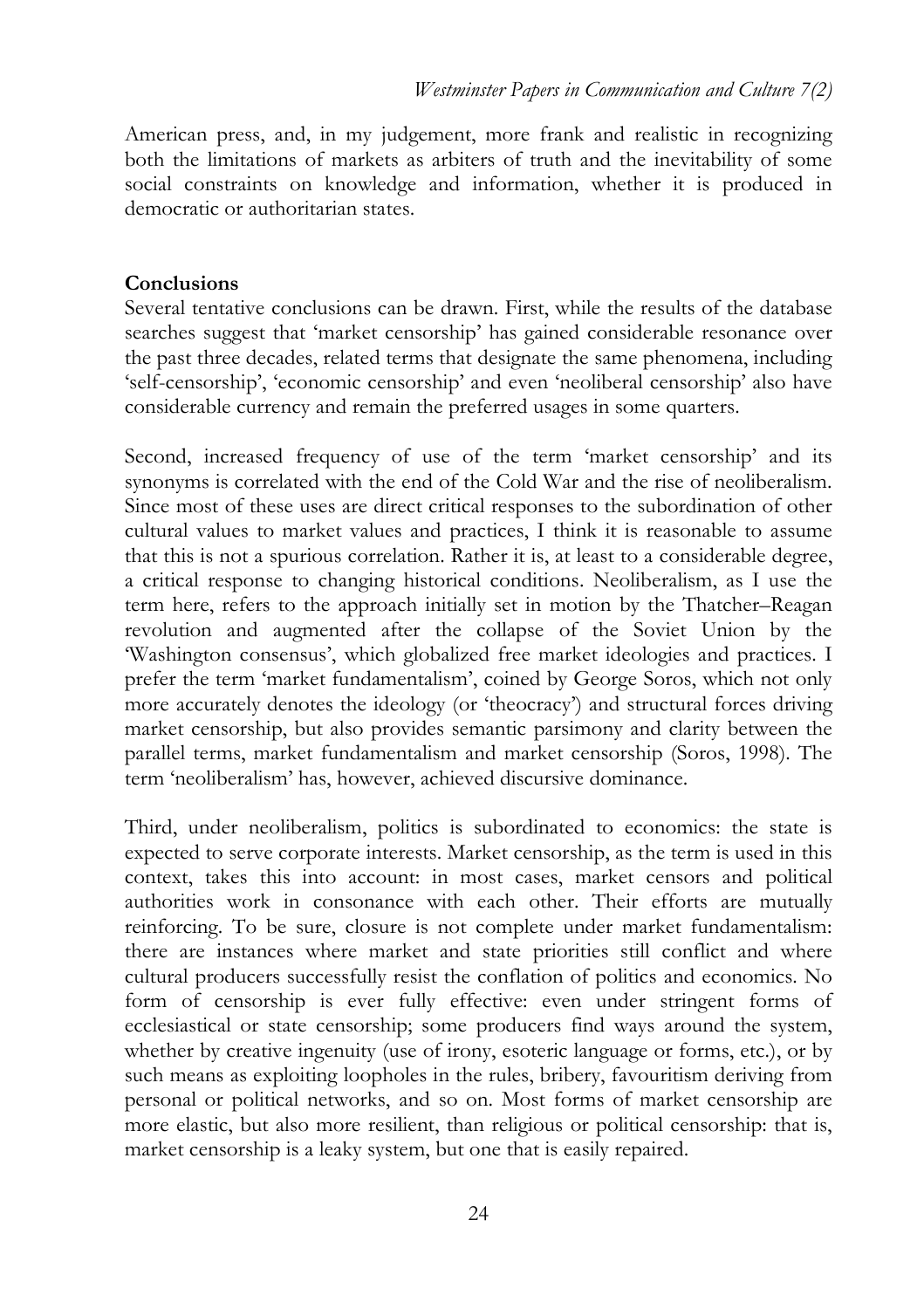Fourth, the term 'market censorship' initially emerged as a critical response to privatization, consolidation and conglomeration in mainstream media: trends which narrowed the range of political views and cultural products available to citizens. Since then, the development of the internet, especially the web, as well as the emergence of niche markets, has changed the material conditions of cultural production. Anyone with a computer can, in theory, share her political views with the entire world, and, in practice, can access a vast range of diverse information and political perspectives. Niche markets do not require economies of scale to create viable profit margins: they can therefore deliver highly specialized cultural products to relatively small markets. Does this mean that market censorship is an artefact of obsolete technologies and marketing strategies? The future will tell. At this point, however, it seems probable that market censorship will just take more sophisticated forms, which may be even more difficult to unpack. New forms will likely be more dispersed and technologically complex so that, for example, it will require specialists in software design and marketing strategies tailored to specific niche markets to explain how the new filters work; however, it will probably be difficult to locate and recruit such expertise to the service of critical censorship studies. Further, while the internet does allow us all, if we have the time and inclination, to transmit our views to the world, it does not ensure that anyone will pay attention to what we have to say. Voices in the wildness may be expressive but we must also ask whether they are consequential? Finally, there are no assurances that the internet as we currently know it will be the internet of the future. Struggles over its control are ongoing. Its future architecture, operations and accessibility are by no means settled. The same commercial forces that privatized earlier forms of public media are major players in current debates about net neutrality, broadband development and internet governance. There is, however, resistance to these trends. A relatively vibrant, if loosely aligned, international media reform movement does exist (Hackett and Carroll, 2006); open source 'hackers' committed to social justice push back against cyber-censorship and surveillance (Sullivan, in press); and the internet can be used to provide safe havens for whistleblowers and other dissenters (re: Wikileaks, see also Martin, in press).

Fifth, ambiguity almost always adheres to charges of market censorship brought by culture workers. The relative invisibility of the mechanics of market censorship and its plausible deniability compounds that ambiguity. Without transparency, who can say for certain whether a manuscript was rejected because it failed to meet high editorial standards or because management insists on investing in and promoting works by authors with established 'brands'? Alienated insiders occasionally tell tales, but few authors ever admit that their own work was rejected because it lacked substantive merit. Businesses do exist to make money: dollars may damn a writer's creative impulses, but their absence damns business operators.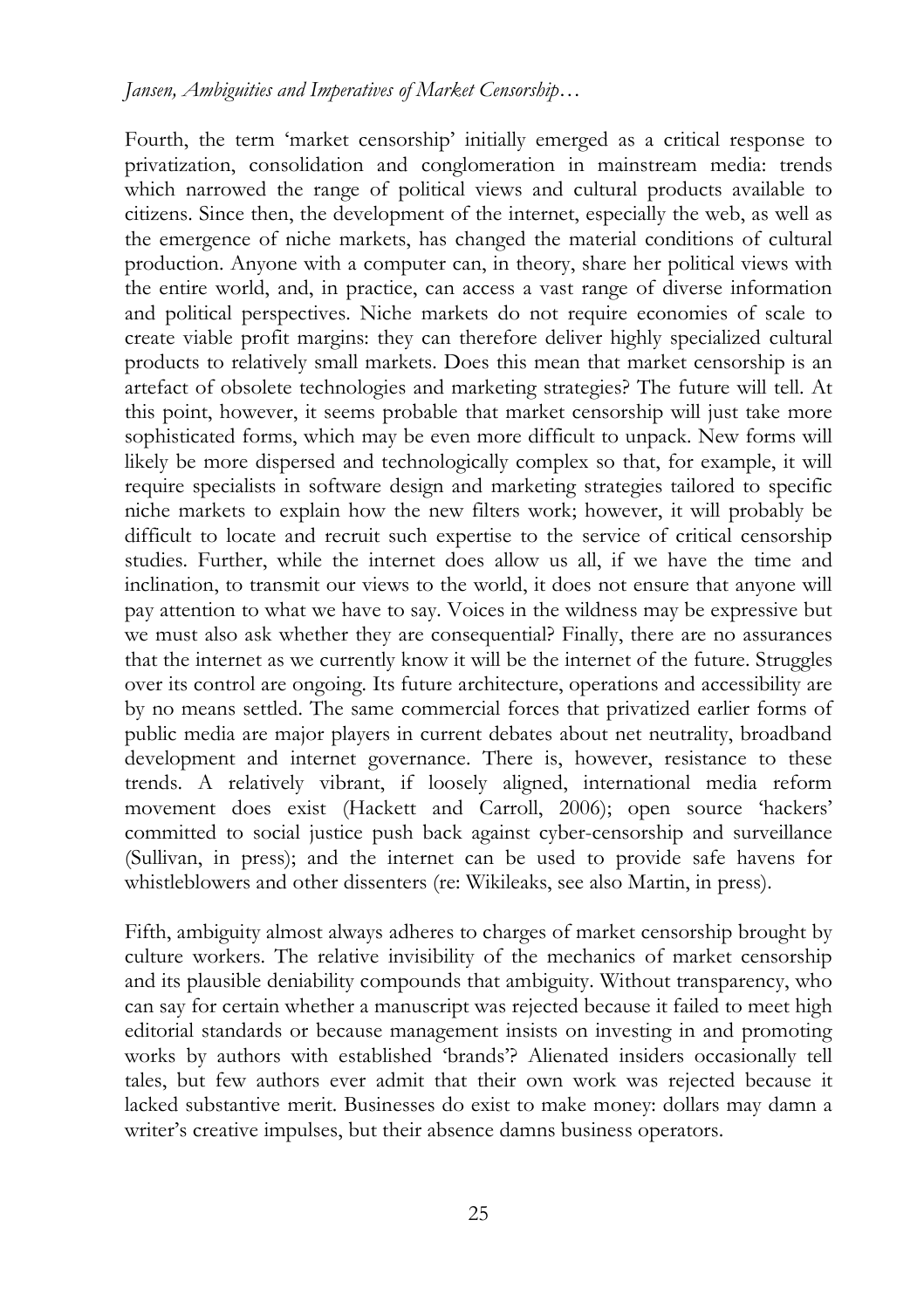Sixth, critiques of market censorship are important, but they too are always mired in ambiguity. As the prescient Soviet publisher pointed out during *perestroika*, writers and other cultural producers need markets to be able to make a living doing creative work. Property and markets appear to be necessary features of human enterprise in the world as it is presently organized, even though far more democratic distributions of cultural resources are surely possible. And more support for public media is necessary to achieve more democratic balance. Yet public funding of culture is always a primary target of market fundamentalism and, in periods of economic recession, it is usually the first thing to be cut from public spending.

Seventh, to say as many of us who use the term do, that market censorship is systemic, and that once established it frequently functions like 'an authorless theatre', is useful in pointing to how pervasive, deeply embedded and largely invisible market censorship is under a regime of market fundamentalism. Yet this claim is also vulnerable to misinterpretation or cooptation. It can easily be reinterpreted as affirming rational choice economic theory and free market ideology which impute impersonality and objectivity to an 'invisible hand of the market'. The workings of markets are often invisible, especially to outsiders, but they are not impersonal, objective or inhuman. Indeed, they are all too human, as the 2008 global economic crisis demonstrated. Markets do not exist in nature. They are purposive human creations. The agents behind 'rational choices', as well as agents fomenting 'irrational exuberance', are human agents. Contemporary markets are indeed highly complex, but their operating systems are made up of management structures, strategies, protocols, practices and technologies that are human designs based on human decisions: decisions 'to do one thing instead of another'. There is nothing natural or inevitable about them. Some market designs and decisions serve the public good: they provide necessary goods and services, create jobs, contribute to prosperity and provide viable supports for freedom of expression. When all other social values are subordinated to market priorities, however, as they are under market fundamentalism, then what Herbert Marcuse presciently described as 'repressive tolerance' in 1964 may be the most we can expect (Marcuse, 2002).

Eighth, criticisms of the concept of market censorship are not without merit. It is a provocative pairing of terms, a leaky concept without firm boundaries, which is too often deployed as well as rejected on ideological grounds. Market censorship usually operates behind closed doors and is therefore difficult to document. Naming it goes against deeply ingrained liberal biases or blinders inherited from the Western Enlightenment; it cuts against the grain of some professional ideologies, especially that of journalism. Outsiders who did not grow up within Western democracies, such as Herzen, Solzhenitsyn and Andzhaparidze, seem to be able to spot it more readily than insiders can. Yet by now enough empirical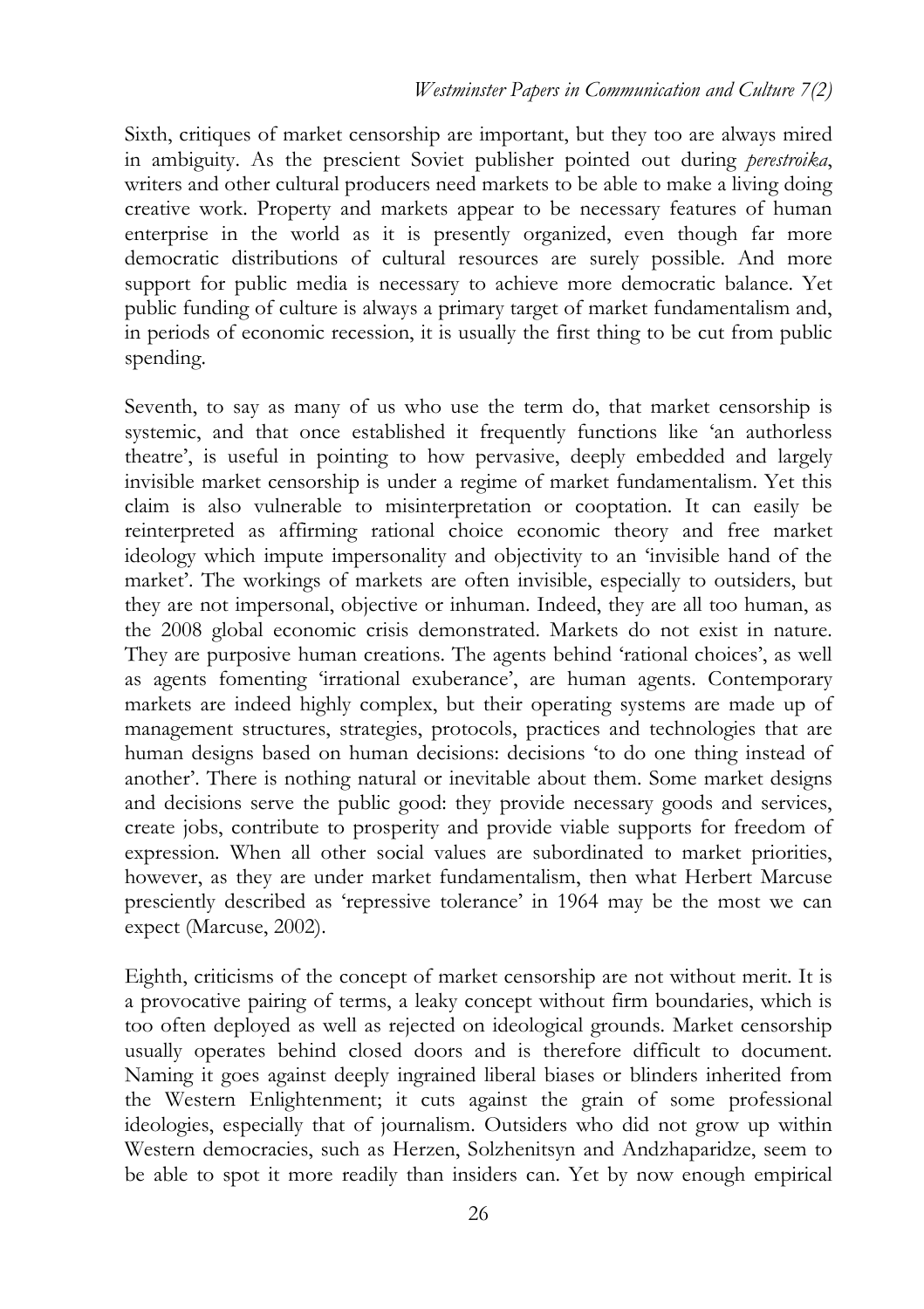evidence of market censorship has accumulated to support continued development of the concept. To be sure, when it is used as a heuristic in social science research, the ideological 'freight' and evocative associations involved in linking the terms 'market' and 'censorship' need to be excavated, exposed and acknowledged (as I have done above, following Peters, 2004). The concept is perhaps best understood methodologically as akin to sociologist Max Weber's (1958) 'ideal' or 'pure types', which describe undiluted or extreme forms of an activity, the far ends on a continuum that can be used to construct a scale for locating, measuring and assessing the messy, complex and frequently contradictory behaviours that actually occur in everyday life. So that, for example, assessing the behaviours involved in the production of a particular media artefact may show that its conception was relatively autonomous, crafting of the product more constrained and that it hit a brick wall at the level of distribution, for example, the independent film that cannot find a distributor or the book that is deemed marketable and is published but subjected to 'privishing' – that is, not advertised and quickly sent to the shredders because a powerful corporation objects to its contents (Borjesson, 2002).

Friends of free expression should hope that the concept of market censorship has a short life: that the conditions of cultural production change in ways that make the concept and practices of market censorship less central to discussions of cultural production. It may be that the excesses of the immediate Cold War era will prove transitory.

The web has created some significant spaces for organized resistance to market censorship. The Free Culture movement, in its various manifestations, has gained international momentum. To be sure, there are realistic limits as to just how 'free' culture can be, as the current crises in the business models of newspapers demonstrate; it can nevertheless be far freer and more democratic than it is today. A just balance of democratic social values and market values is still possible if classic commitments to *intolerance of intolerance* can be revived and mobilized to constrain market excesses. This will be very difficult to achieve in a world with an expanding population and shrinking resources, but Tragedy and Farce are not inevitable.

#### **References**

- Altbach, P.G. (1991) *Textbooks in American Society: Politics, Policy and Pedagogy*, Albany: State University of New York Press.
- Barber, B.R. (1998) *A Passion for Democracy: American Essays*, Princeton, NJ: Princeton University Press.
- Borjesson, K. (ed.) (2002) *Into the Buzzsaw: Leading Journalists Expose the Myth of a Free Press*, Amherst, NY: Prometheus Press.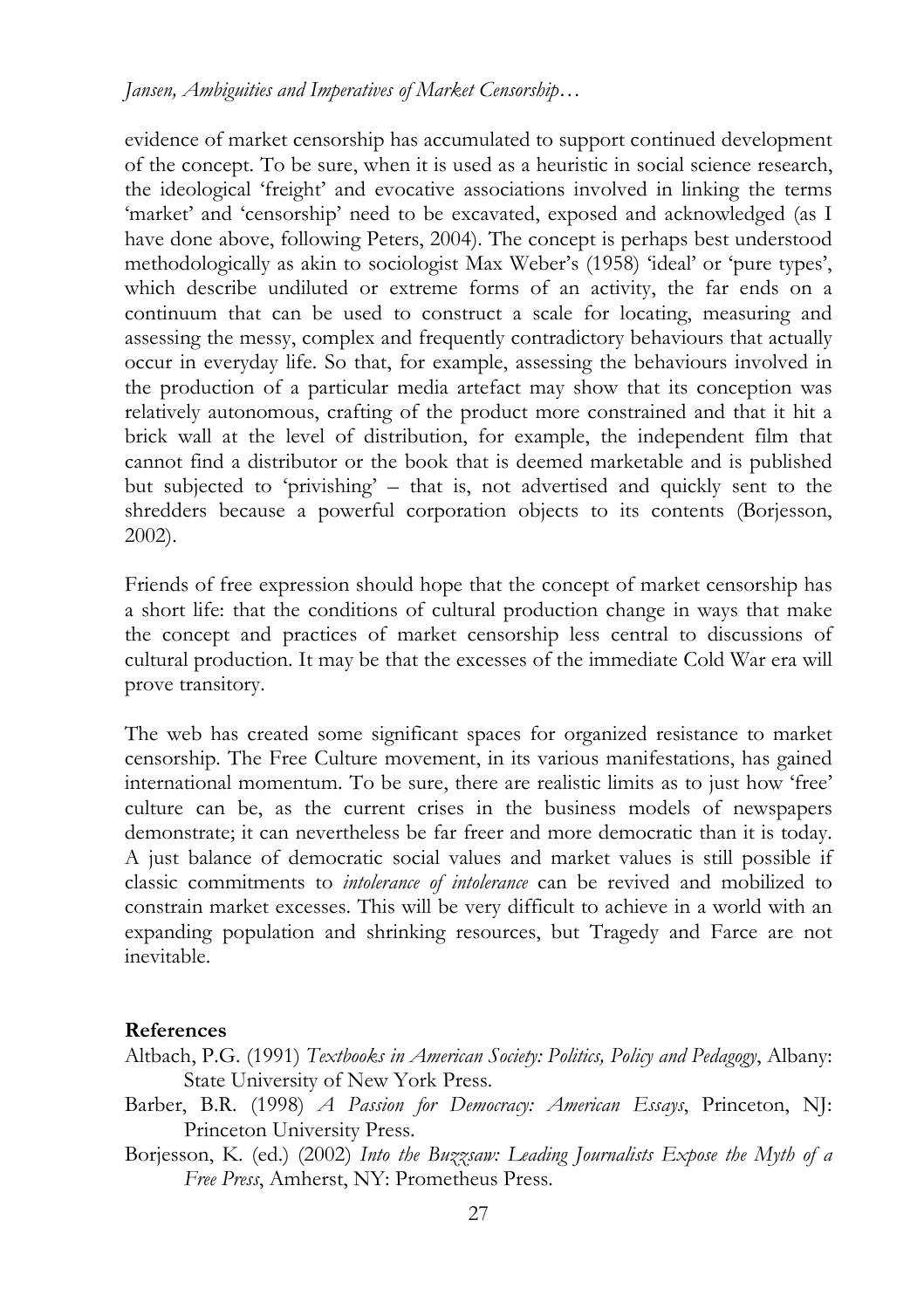- Burt, R. (1993) *Licensed by Authority: Ben Johnson and Discourses of Censorship*. Ithaca, NY: Cornell University Press.
- Buschman, J. (1993) 'Issues in censorship and information technology', in J. Buschman (ed.) *Critical Approaches to Information Technology in Librarianship*, Westport, CT: Greenwood Press, pp. 125–49.
- Calabrese, A. (2000) 'Political space and trade in television news', in C. Sparks and J. Tulloch (eds.) *Tabloid Tales: Global Debates over Media Standards*, Lanham, MD: Rowman and Littlefield.
- Curran, J. (2004). 'The rise of the Westminster School' in A. Calabrese and C. Sparks (eds.) *Toward a Political Economy of Culture: Capitalism and Communication in the Twenty-first Century*. Lanham, MD: Rowman and Littlefield, 13-40.
- Eliot, S. and J. Rose (2009) *History of the Book*, New York: Wiley.
- Ewing, D.W. (1977) *Freedom Inside the Organization: Bringing Civil Liberties to the Workplace*, New York: E.P. Dutton.
- Hackett, R. and W. Carroll (2006) *Remaking Media. The Struggle to Democratize Communication*, New York: Routledge.
- Hills, J. (1986) *Deregulating Telecoms*, London: Continuum.
- Holmes, O.W. (1919a) *Abrams* v. *United States*, 250 US 616.
- Holmes, O.W. (1919b) *Schenck* v. *United States*, 249 US 47.52.
- James, W. (1920) 'Letter to H.G. Wells, September 11, 1906', in H. James (ed.) *The Letters of William James*, vol. 1, Boston, MA: Atlantic Monthly Press, pp. 23– 4.
- Jansen, S.C. (1988) *Censorship: The Knot that Binds Power and Knowledge*, New York: Oxford University Press.
- Jansen, S.C. (1994) 'Market censorship revisited: press freedom, journalistic practices, and the emerging world order', in S. Deetz (ed.) *Communication Yearbook 16*, Thousand Oaks, CA: International Communication Association and SAGE, pp. 481–504.
- Johnson, J. (1990) 'Worlds apart', *New York Times* 18 November, Section 6, p. 54.
- Keane, J. (1991) *The Media and Democracy*, Cambridge: Polity.
- Knightley, P. (2004) *The First Casualty: The War Correspondent as Hero and Mythmaker from Crimea to Iraq*, Baltimore, MD: Johns Hopkins University Press.
- Lippmann, W. (1913) *A Preface to Politics*, New York: Mitchell Kennerly.
- Louw, P.E. (2001) *The Media and Cultural Production*, Thousand Oaks, CA: SAGE.
- Madison, J. (1822) 'Letter to W.T. Barry, 4 August', Document 35, The Founders Constitution, available at http://presspubs.uchicago.edu/founders/documents/v1ch18s35.html (accessed December 2009).
- Marcus, G. (1998) 'Censorship in the heart of difference: cultural property, indigeneous peoples' movements, and challenges to western liberal thought', in R.C. Post (ed.) *Censorship and Silencing: Practices of Cultural Regulation*, Los Angeles: Getty Research Institute, pp. 221–42.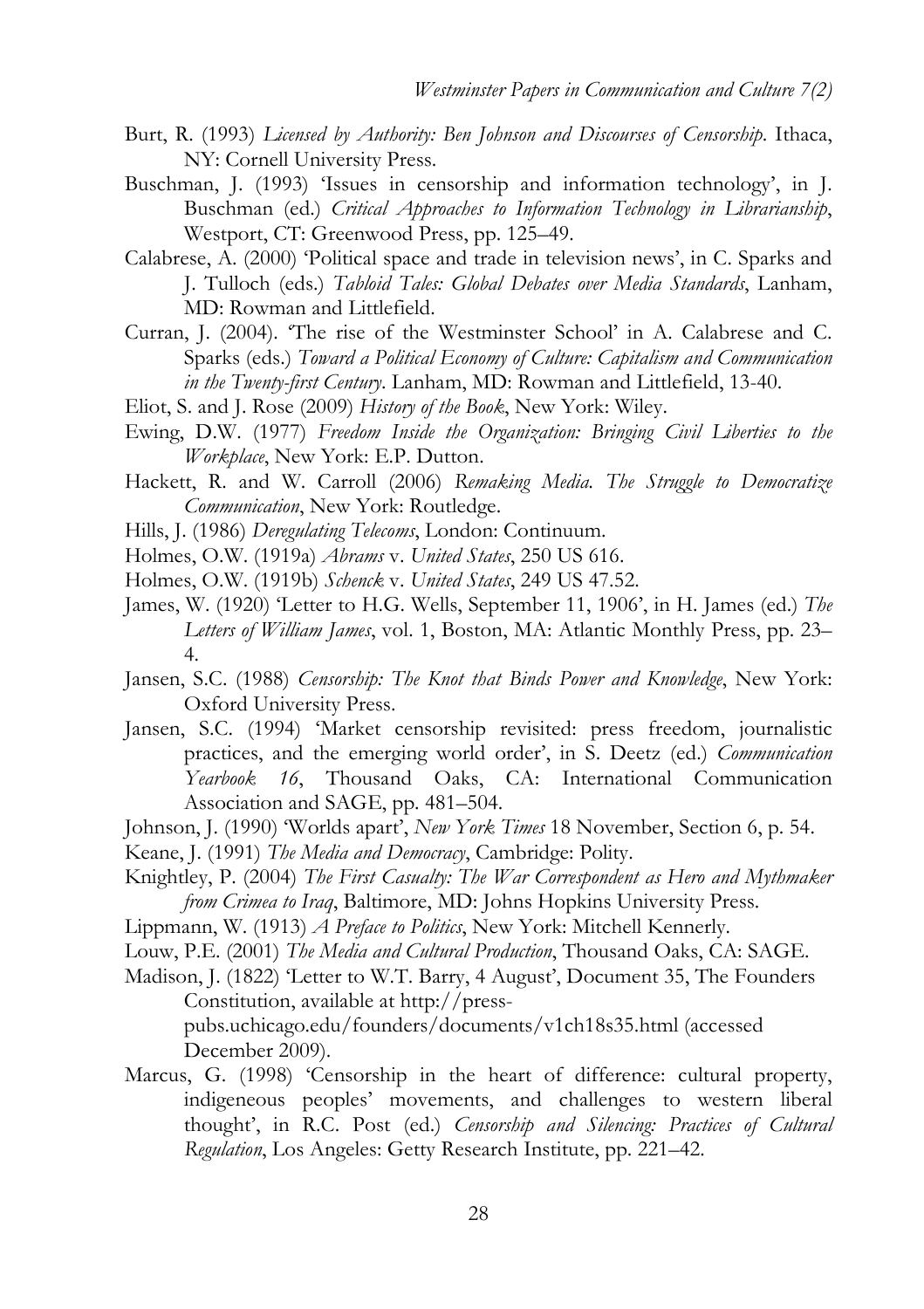- Marcuse, H. (2002) *One-dimensional Man: Studies in the Ideology of Advanced Industrial Society*, London: Routledge Classics.
- Martin, B. (in press) 'Defending dissent', in S.C. Jansen, J.D. Pooley and Lora Taub-Pervizpour (eds.) *Media and Social Justice*. New York: Palgrave.
- Marx, K. (1974 [1841]) 'Debates on freedom of the press and publication', in S.K. Padover (ed.) *Karl Marx and Freedom of the Press and Censorship*, New York: McGraw-Hill.
- Meikle, G. (2002) *Future Active: Media Activism and the Internet*, New York: Routledge.
- Melville, H. (1993) 'Letter to Nathaniel Hawthorne, June 1, 1851', excerpted in introduction to *Moby Dick*, Ware, Herts: Wadsworth Editions, p. xvi.
- Mill, J.S. (2004 [1859]) *On Liberty*, New York: Barnes and Noble.
- Miller, W. (1949) *The Book Industry: A Report of the Public Library Inquiry*, New York: Columbia University Press.
- Minow, N.N. (1991) 'Address to the National Association of Broadcasters', Washington, DC, 9 May 1961, in N.N. Minow, *How Vast the Wasteland Now*, New York: Gannett Foundation Media Center.

Milton, J. (2008 [1644]) *Areopagitica*, available at http://www.dartmouth.edu/~milton/reading\_room/areopagitica/index.sh tml (accessed 17 July 2010).

- Overholser, G. and K.H. Jamieson (2005) *The Press*, New York: Oxford University Press.
- Peters, J.D. (2004) '"The marketplace of ideas": a history of the concept', in A. Calabrese and C. Sparks (eds.) *Toward a Political Economy of Culture: Capitalism and Communication in the Twenty-first Century*, Lanham, MD: Rowman and Littlefield, pp. 65–82.
- Resch, R.P. (1992) *Althusser and the Renewal of Marxist Social Theory*, Berkeley: University of California Press.
- Schiffrin, A. (2000) *The Business of Books*, London: Verso.
- Schiller, H.I. (1989) *Culture, Inc.: The Corporate Takeover of Public Expression*, New York: Oxford University Press.
- Sen, A. (2009) *The Idea of Justice*, Cambridge, MA: Harvard University Press.
- Smythe, D.W. (1981) *Dependency Road: Communications, Capitalism, Consciousness, and Canada*, Norwood, NJ: Ablex.
- Solzhenitsyn, A. (1978) 'A world split apart', Harvard Commencement Speech, available at

http://www.columbia.edu/cu/augustine/arch/solzhenitsyn/harvard1978.h tml (accessed 15 December 2009).

- Solzhenitsyn, A. (1980) *The Oak and the Calf: Sketches of Literary Life in the Soviet Union*, New York: Harper Row.
- Soros, G. (1998) *The Crisis of Global Capitalism: Open Society Endangered*, New York: Public Affairs.